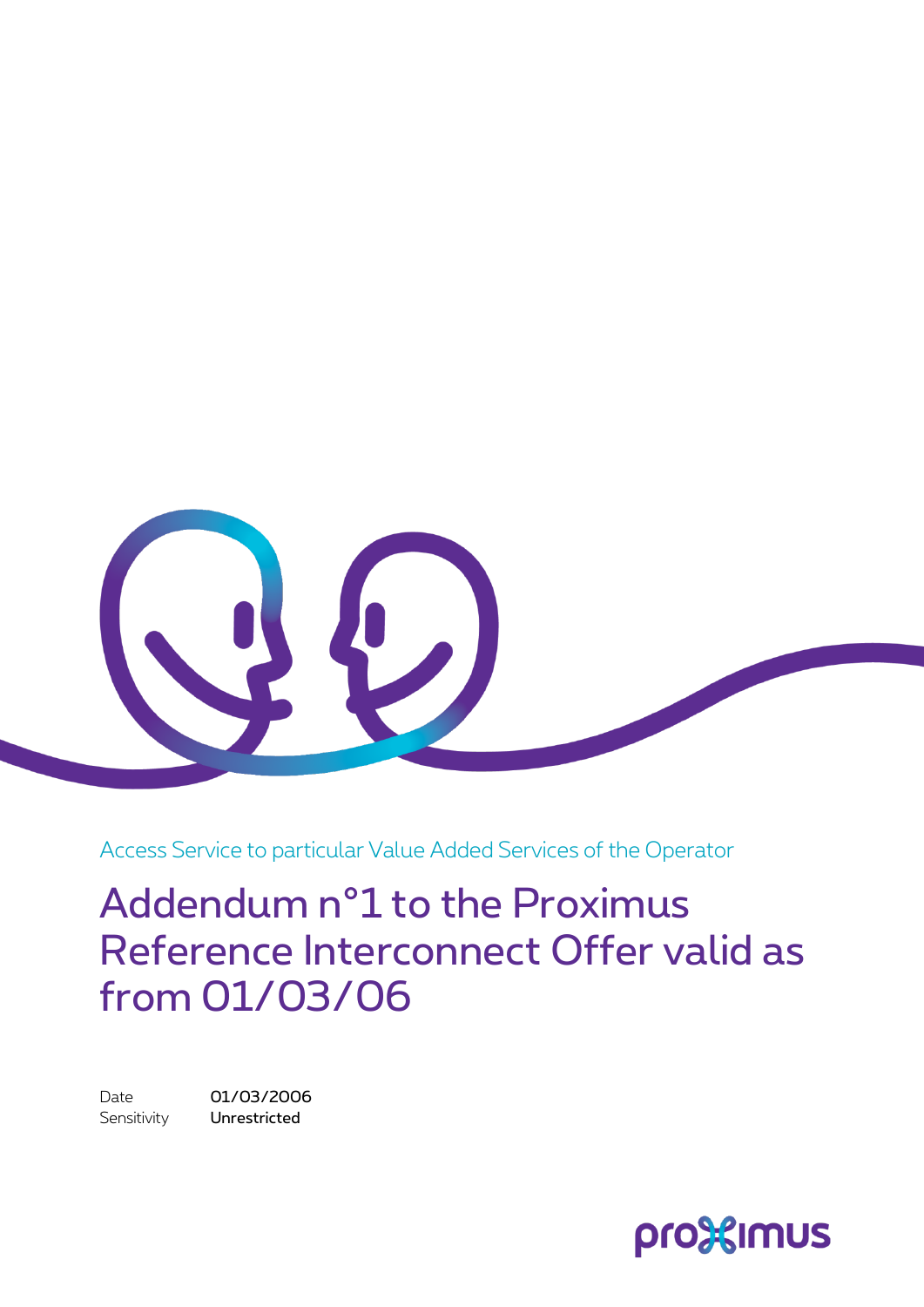## <span id="page-1-0"></span>**Table of contents**

| $1_{\cdot}$ |                                                                             |  |
|-------------|-----------------------------------------------------------------------------|--|
| $Z_{\cdot}$ |                                                                             |  |
| 3.          |                                                                             |  |
|             |                                                                             |  |
| 4.          |                                                                             |  |
|             |                                                                             |  |
|             |                                                                             |  |
|             | 16.4.2 Split Charging, Premium rate, Infokiosk and Universal Number numbers |  |
|             |                                                                             |  |
|             |                                                                             |  |
|             | 16.4.2.3 Premium Rate numbers of the Operator with flexible charging and    |  |
|             |                                                                             |  |
|             |                                                                             |  |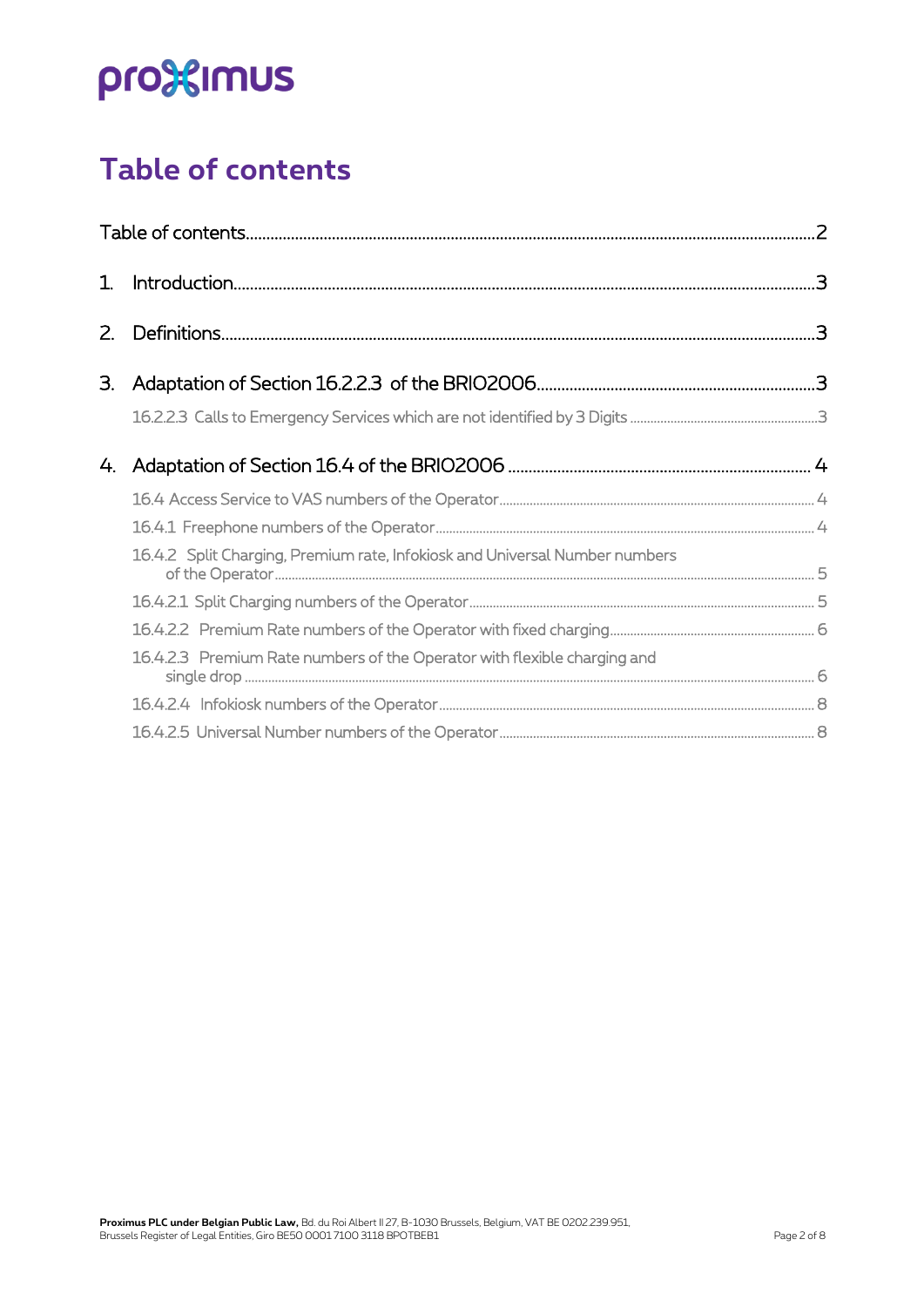## pro%imus

### <span id="page-2-0"></span>1. **Introduction**

This Addendum to the Proximus Reference Interconnect Offer concerns:

Adaptation of the Interconnection Tariffs for particular Value Added Services.

<span id="page-2-1"></span>This Addendum is applicable as from 01/03/06. The sections of the BRIO2006, which are impacted by this Addendum are indicated in the subsequent paragraphs.

### 2. **Definitions**

<span id="page-2-2"></span>There are no definition adaptations in relation with the particular Value Added Services.

### 3. **Adaptation of Section 16.2.2.3 of the BRIO2006**

Section 16.2.2.3 of the Reference Interconnect Offer for 2006 is replaced by the following text (including the same numbering of paragraphs as in the original BRIO text):

#### <span id="page-2-3"></span>16.2.2.3 Calls to Emergency Services which are not identified by 3 **Digits**

In case the Emergency Services are addressed by the geographic numbers characterising the network termination points of the Emergency Services concerned, the same prices apply as those indicated in §16.2.1

In case the Emergency Services are addressed by a 0800 or a 070 number, the following prices will be charged to the Operator:

| <b>Type of Call</b>      | Set-up Charge |                 | Duration charge (per min) |                 |
|--------------------------|---------------|-----------------|---------------------------|-----------------|
|                          | Peak          | <b>Off Peak</b> | Peak                      | <b>Off Peak</b> |
| Intra Access Area        | 1.347         | 0.707           | 0.748                     | 0.392           |
| <b>Extra Access Area</b> | 1,459         | 0.765           | 0.931                     | 0,488           |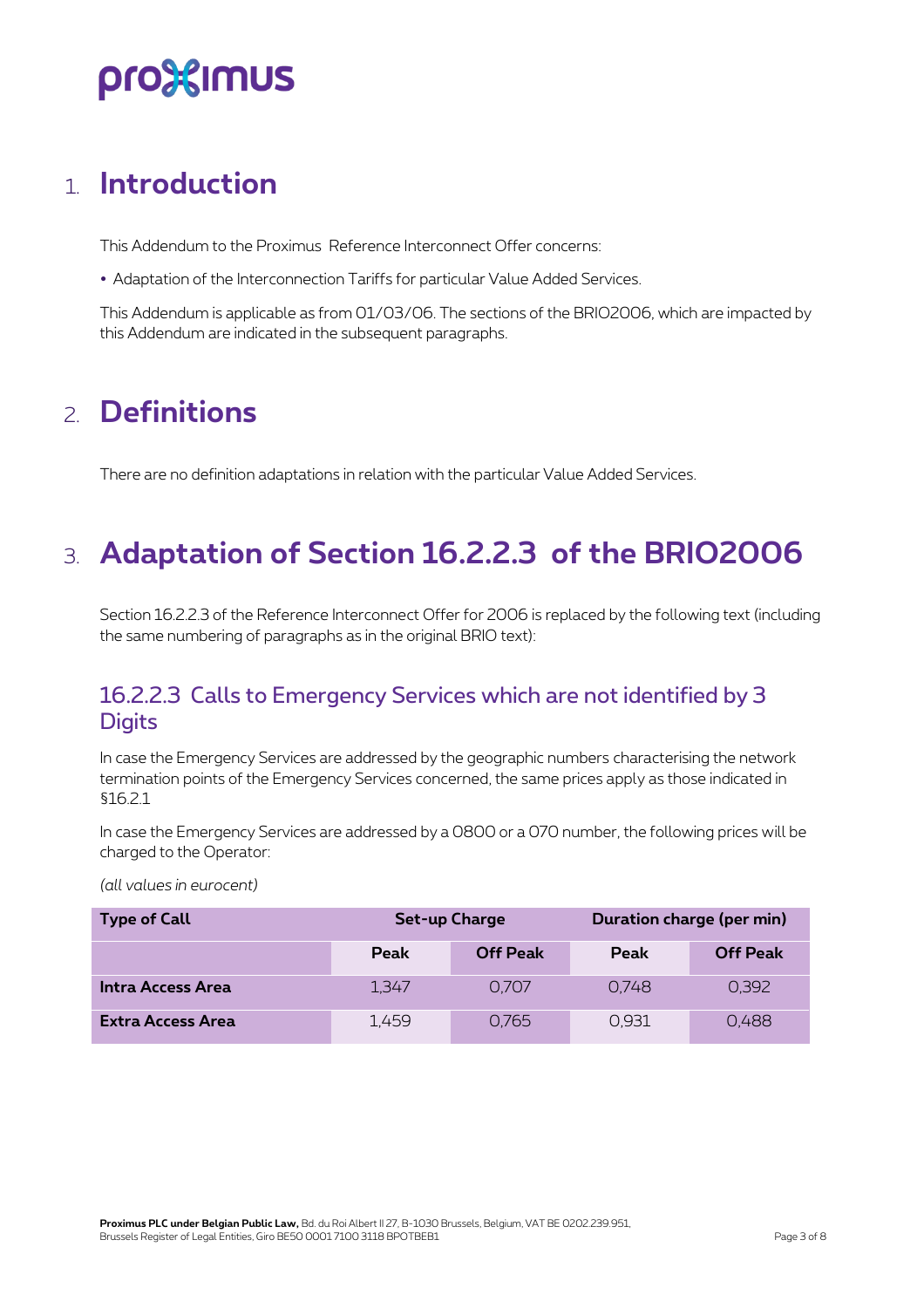## pro%imus

### <span id="page-3-0"></span>4. **Adaptation of Section 16.4 of the BRIO2006**

Section 16.4 of the Reference Interconnect Offer for 2006 is replaced by the following text (including the same numbering of paragraphs as in the original BRIO text):

#### <span id="page-3-1"></span>16.4 Access Service to VAS numbers of the Operator

The charges mentioned in this §16.4 are based on the information related to the situation at the time of approval of this Reference Interconnect Offer. Changes in the parameters of this situation that have been taken into account for establishing the mentioned charges and having a significant impact on some of these charges, will result in a modification of the relevant charges. This modification will be subject to BIPT approval.

Peak period: 08:00 to 19:00 from Monday through Friday, excluding Belgian legal holidays, Off Peak period: all other periods of time.

#### <span id="page-3-2"></span>16.4.1 Freephone numbers of the Operator

From an ordinary network termination point:

*(all values in eurocent)*

| <b>Type of Call</b>      | Set-up Charge |                 | Duration charge (per min) |                 |
|--------------------------|---------------|-----------------|---------------------------|-----------------|
|                          | Peak          | <b>Off Peak</b> | Peak                      | <b>Off Peak</b> |
| Local                    | 1,218         | 0.639           | 0,743                     | 0.390           |
| Intra Access Area        | 1,347         | 0.707           | 0.955                     | 0.501           |
| <b>Extra Access Area</b> | 1.459         | 0.765           | 1,139                     | 0.597           |

#### From a Proximus payphone:

| <b>Type of Call</b>      | Set-up Charge |                 | Duration charge (per min) |                 |
|--------------------------|---------------|-----------------|---------------------------|-----------------|
|                          | Peak          | <b>Off Peak</b> | Peak                      | <b>Off Peak</b> |
| Local                    | 1,218         | 0.639           | 12,394                    | 12,041          |
| Intra Access Area        | 1,347         | 0.707           | 12,606                    | 12,152          |
| <b>Extra Access Area</b> | 1,459         | 0,765           | 12.790                    | 12,248          |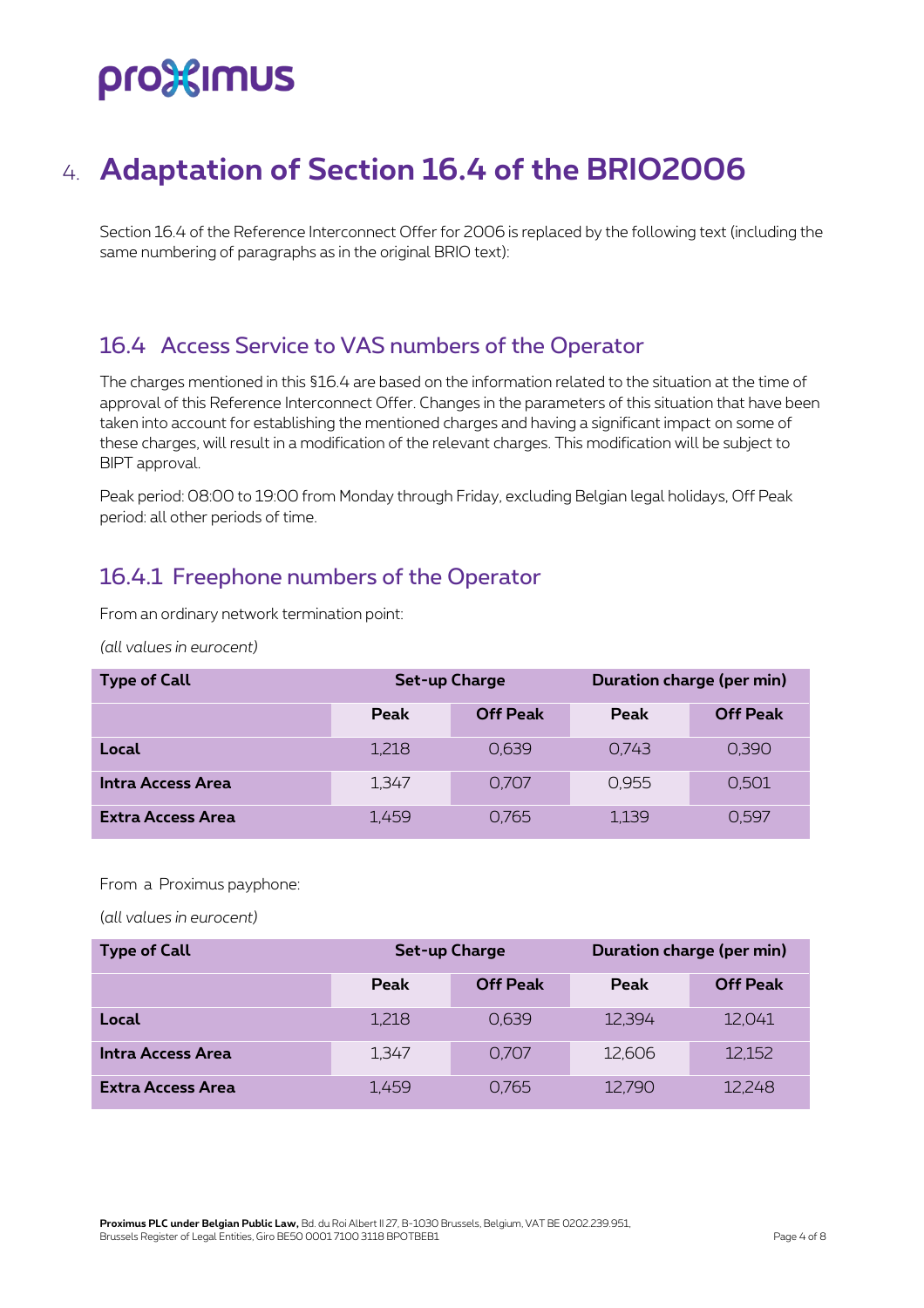#### <span id="page-4-0"></span>16.4.2 Split Charging, Premium rate, Infokiosk and Universal Number numbers of the Operator

### <span id="page-4-1"></span>16.4.2.1 Split Charging numbers of the Operator

The following charges will be paid by Proximus to the Operator:

| <b>Type of Call</b>      | Set-up Charge |                 | Duration charge (per min) |                 |
|--------------------------|---------------|-----------------|---------------------------|-----------------|
|                          | <b>Peak</b>   | <b>Off Peak</b> | Peak                      | <b>Off Peak</b> |
| Local                    | 1.668         | 2.247           | 2.122                     | 1,013           |
| Intra Access Area        | 1.539         | 2,179           | 1,911                     | 0,902           |
| <b>Extra Access Area</b> | 1.427         | 2.121           | 1.727                     | 0.806           |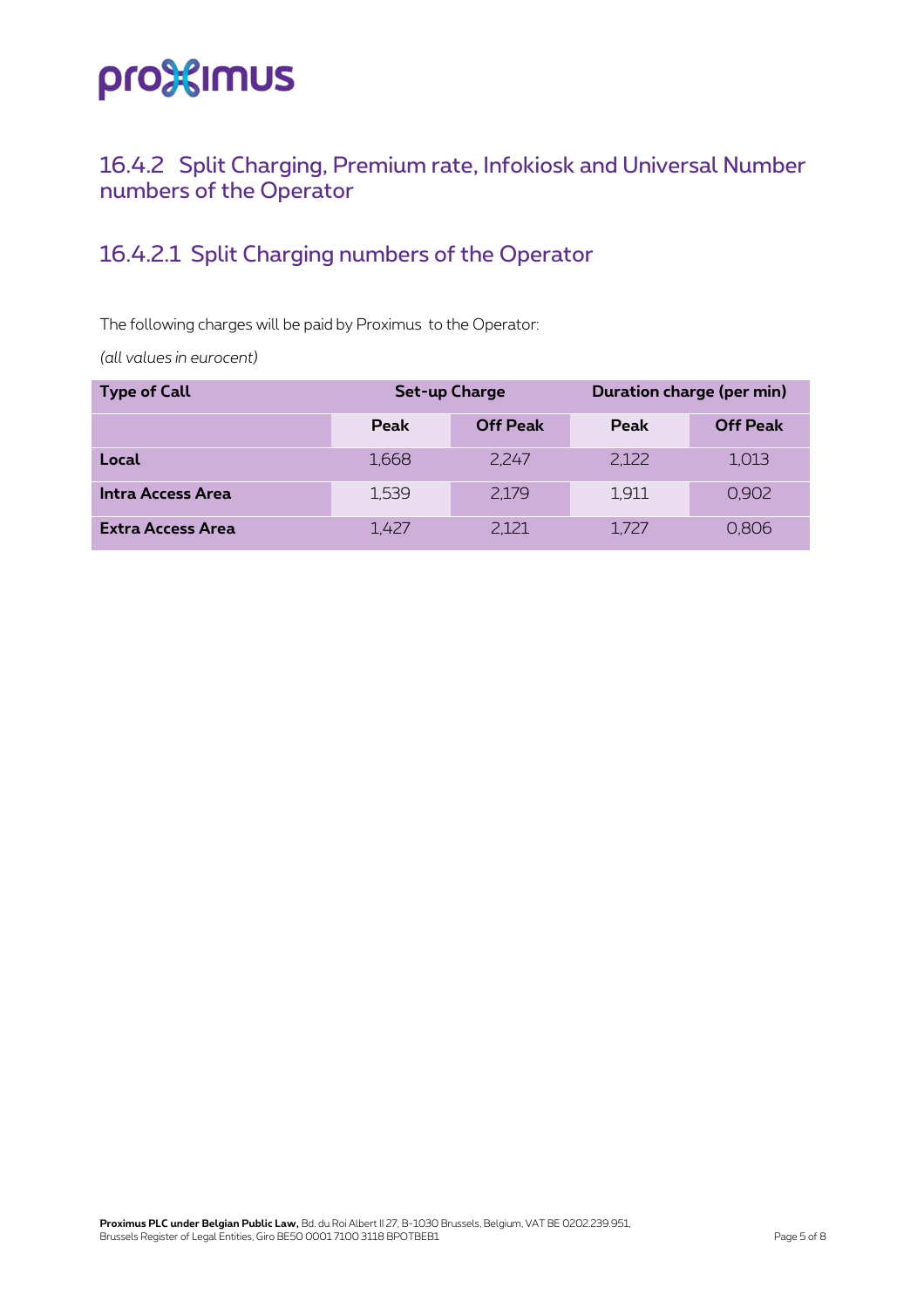# pro%imus

### <span id="page-5-0"></span>16.4.2.2 Premium Rate numbers of the Operator with fixed charging

The following charges will be paid by Proximus to the Operator:

*(all values in eurocent)*

| <b>Type of Call</b> | <b>Set-up Charge</b> |                 | Duration charge (per min) |                 |
|---------------------|----------------------|-----------------|---------------------------|-----------------|
|                     | Peak                 | <b>Off Peak</b> | Peak                      | <b>Off Peak</b> |
| Local               | 1,668                | 2,247           | 33,853                    | 33,755          |
| 0900                |                      |                 |                           |                 |
| 0902                | 1,668                | 2,247           | 57,033                    | 56,935          |
| 0903                | 1,668                | 2,247           | 86,500                    | 86,401          |
| Intra Access Area   |                      |                 |                           |                 |
| 0900                | 1,539                | 2,179           | 33,642                    | 33,644          |
| 0902                | 1,539                | 2,179           | 56,822                    | 56,824          |
| 0903                | 1,539                | 2,179           | 86,288                    | 86,290          |
| Extra Access Area   |                      |                 |                           |                 |
| 0900                | 1,427                | 2,121           | 33,458                    | 33,548          |
| 0902                | 1,427                | 2,121           | 56,638                    | 56,728          |
| 0903                | 1,427                | 2,121           | 86,105                    | 86,194          |

#### <span id="page-5-1"></span>16.4.2.3 Premium Rate numbers of the Operator with flexible charging and single drop

The following charge paid by Proximus to the Operator results from the following calculation: X - (A + BX), in which X represents the end user tariff, determined by the Operator. The values of the coefficients A and B are defined in the following tables: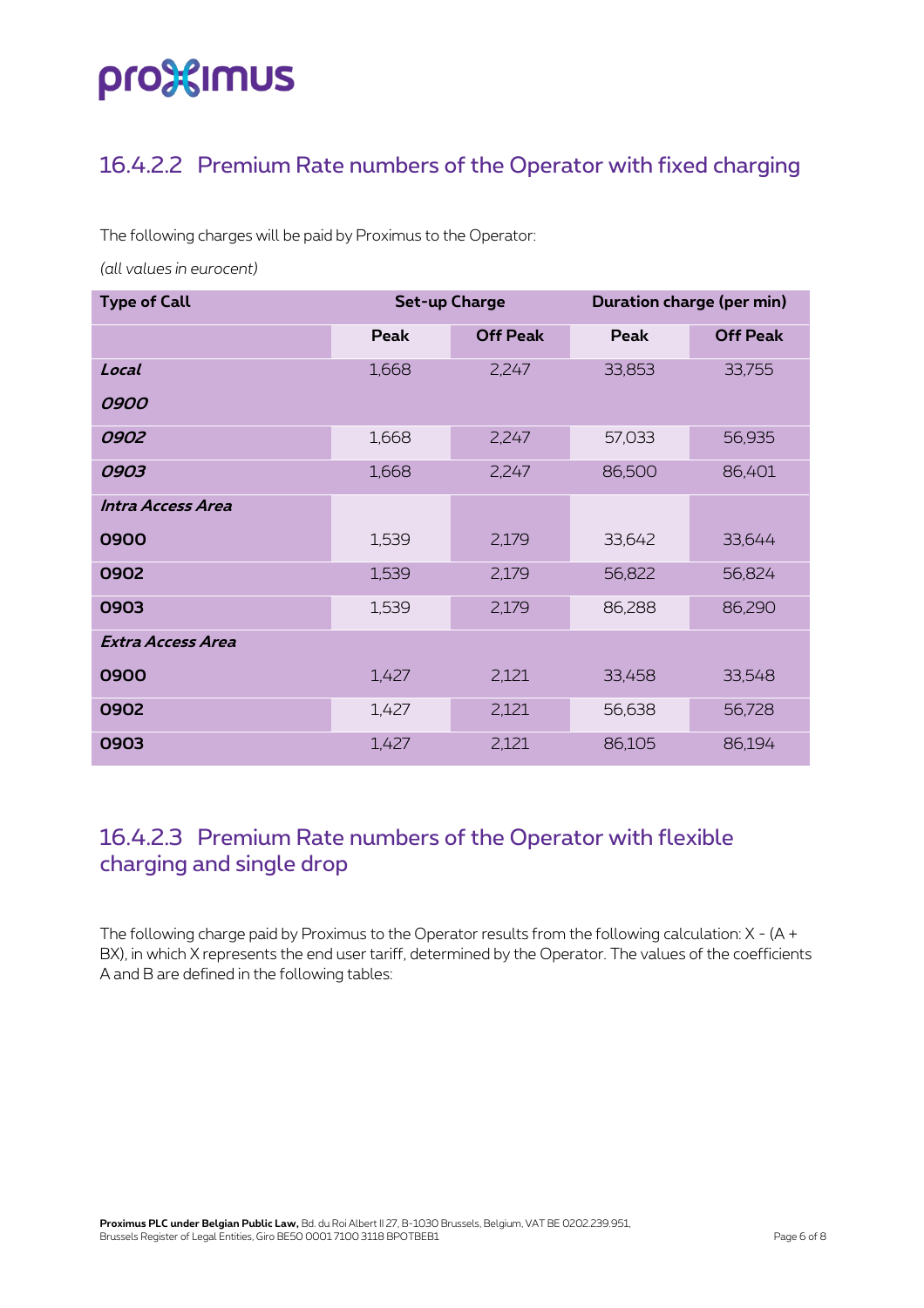#### Coefficient A:

*(all values in eurocent)*

| <b>Type of Call</b>             | <b>Set-up Charge</b> |                 | Duration charge (per min) |                 |
|---------------------------------|----------------------|-----------------|---------------------------|-----------------|
|                                 | Peak                 | <b>Off Peak</b> | Peak                      | <b>Off Peak</b> |
| Local                           | 2,418                | 1,839           | 2.249                     | 1,995           |
| 0905 and 0909 (except<br>09093) |                      |                 |                           |                 |
| Intra Access Area               | 2,547                | 1,907           | 2,461                     | 2,106           |
| 0905 and 0909 (except<br>09093) |                      |                 |                           |                 |
| Extra Access Area               | 2,659                | 1,965           | 2,644                     | 2,202           |
| 0905 and 0909 (except<br>09093) |                      |                 |                           |                 |

#### Coefficient B:

*(all values in %)*

| <b>Type of Call</b> | <b>Set-up Charge</b> |                 | <b>Duration charge (per</b><br>min) |                 |
|---------------------|----------------------|-----------------|-------------------------------------|-----------------|
|                     | <b>Peak</b>          | <b>Off Peak</b> | Peak                                | <b>Off Peak</b> |
| Local               |                      |                 |                                     |                 |
| 0905                | 4,92                 | 4,92            | 0,00                                | 0,00            |
| 0909 (except 09093) | 4.92                 | 4.92            | 4.92                                | 4,92            |
| Intra Access Area   |                      |                 |                                     |                 |
| 0905                | 4.92                 | 4,92            | 0,00                                | 0,00            |
| 0909 (except 09093) | 4.92                 | 4.92            | 4.92                                | 4.92            |
| Extra Access Area   |                      |                 |                                     |                 |
| 0905                | 4,92                 | 4,92            | 0.00                                | 0,00            |
| 0909 (except 09093) | 4.92                 | 4.92            | 4.92                                | 4.92            |